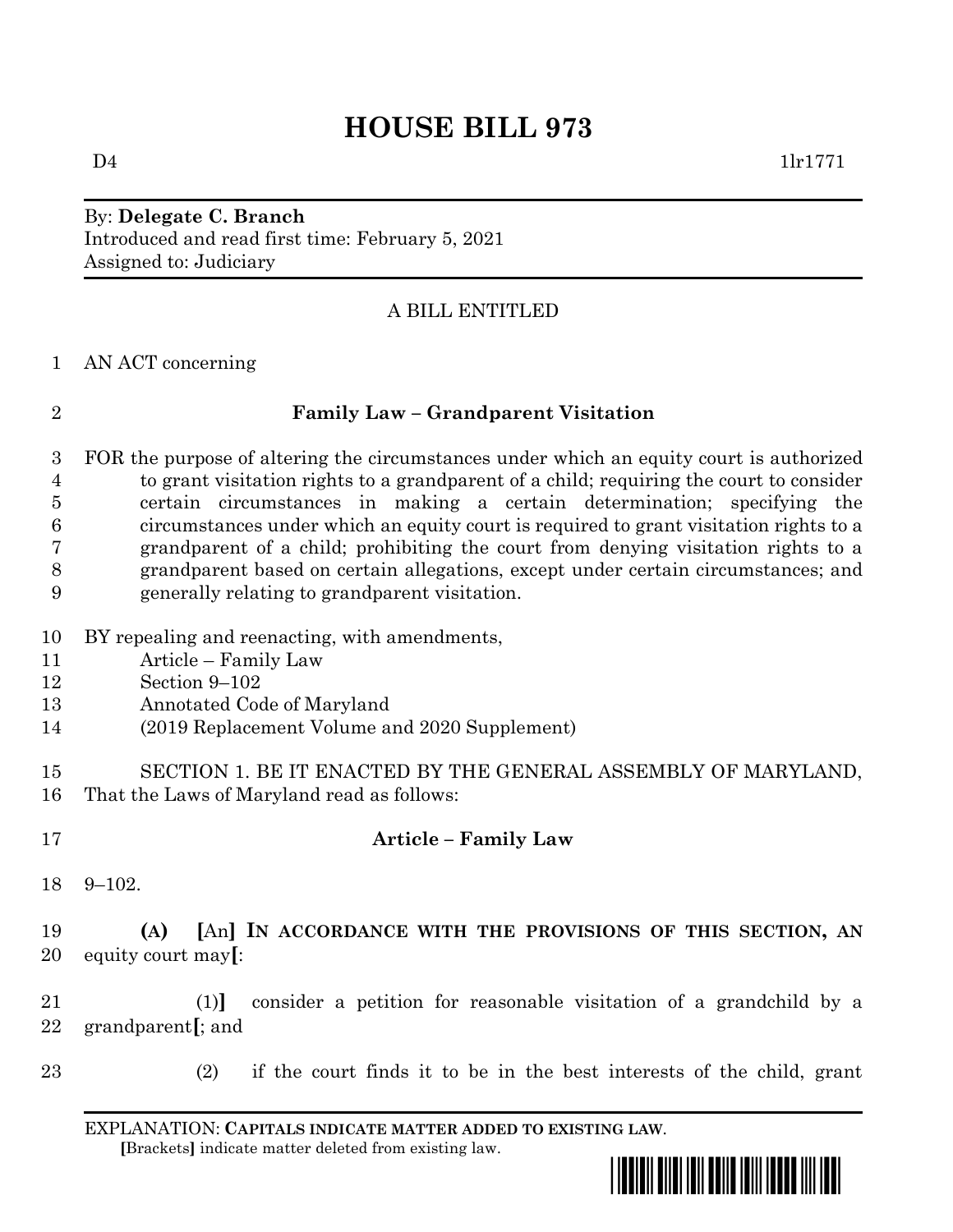**HOUSE BILL 973**

visitation rights to the grandparent**]**.

 **(B) (1) SUBJECT TO THE PROVISIONS OF PARAGRAPH (2) OF THIS SUBSECTION AND SUBSECTION (D) OF THIS SECTION, AN EQUITY COURT MAY GRANT VISITATION RIGHTS TO A GRANDPARENT IF:**

 **(I) 1. THE CHILD'S PARENT, WHO IS THE CHILD OF THE GRANDPARENT, IS DECEASED; OR**

 **2. THE PETITION FOR VISITATION RIGHTS WAS FILED AFTER AN ACTION FOR DIVORCE, ANNULMENT, CUSTODY, OR PATERNITY WAS FILED BY A PARENT OF THE CHILD; AND**

 **(II) THE COURT FINDS THAT GRANTING VISITATION RIGHTS TO THE GRANDPARENT:**

**1. IS IN THE BEST INTERESTS OF THE CHILD; AND**

**2. WOULD NOT INTERFERE WITH THE PARENT-CHILD RELATIONSHIP.**

 **(2) IN MAKING A DETERMINATION UNDER PARAGRAPH (1)(II)1 OF THIS SUBSECTION, THE COURT SHALL CONSIDER THE AMOUNT OF PERSONAL CONTACT THAT OCCURRED BETWEEN THE GRANDPARENT AND THE CHILD BEFORE THE FILING OF THE PETITION.**

 **(C) SUBJECT TO THE PROVISIONS OF SUBSECTION (D) OF THIS SECTION, AN EQUITY COURT SHALL GRANT VISITATION RIGHTS TO A GRANDPARENT UNDER THIS SECTION IF:**

 **(1) THE CHILD RESIDED WITH THE GRANDPARENT FOR A PERIOD OF AT LEAST 12 MONTHS; AND** 

 **(2) THE COURT FINDS THAT GRANTING VISITATION RIGHTS TO THE GRANDPARENT:**

**(I) IS IN THE BEST INTERESTS OF THE CHILD; AND** 

 **(II) WOULD NOT INTERFERE WITH THE PARENT–CHILD RELATIONSHIP.**

 **(D) IN MAKING A DETERMINATION UNDER THIS SECTION, THE COURT MAY NOT DENY VISITATION RIGHTS BASED ON ALLEGATIONS THAT GRANTING**